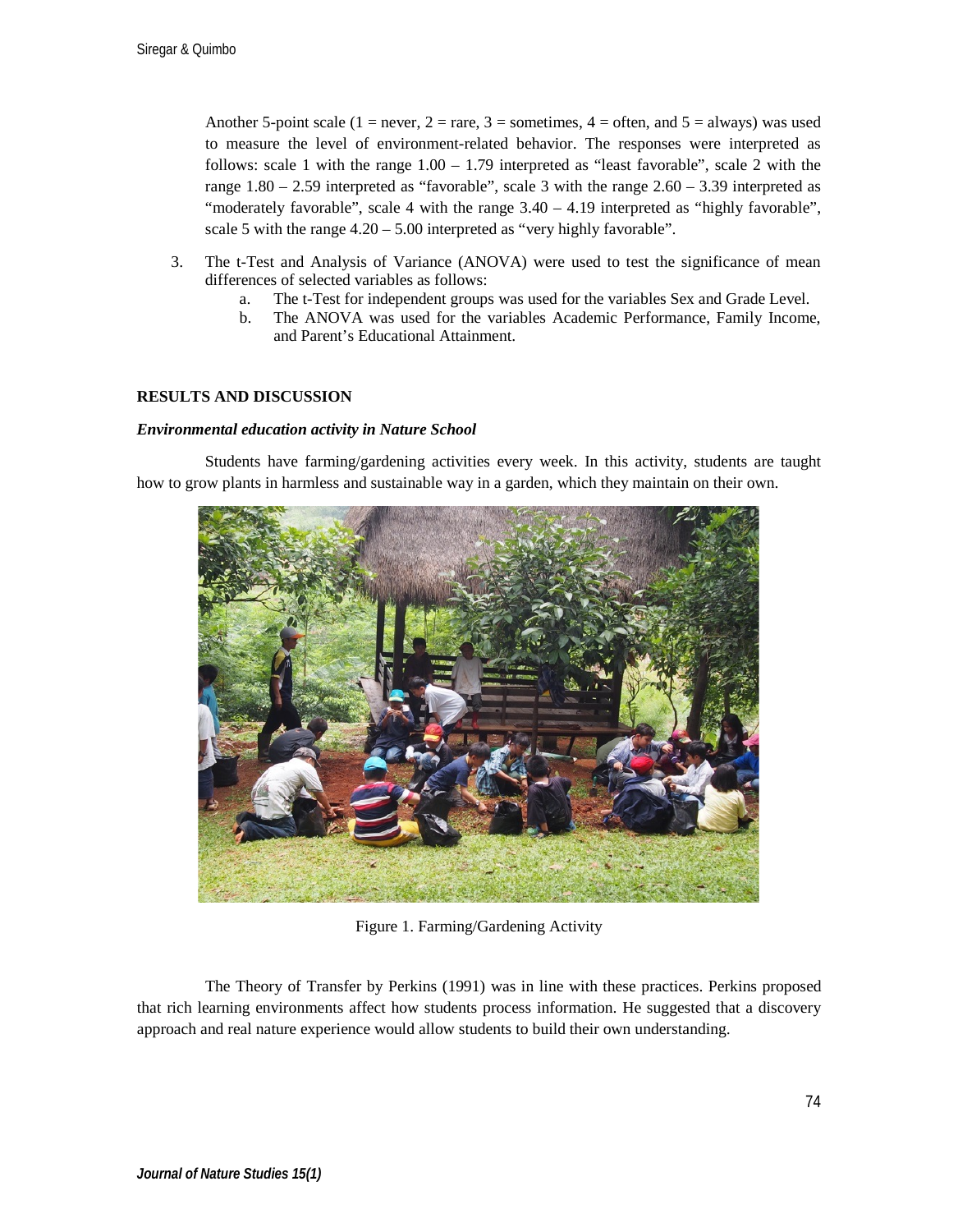The Nature School also teaches the students about waste management where they learn to segregate and manage (through recycling and selling) the wastes. They have schedule for collecting the trash (for example, Tuesday discovery approach allows for paper and cardboard and Wednesday for plastic, can, and bottles). The pots that they use in their garden also came from recycled items such as rubber boots, bottles, plastic containers, among others. They also sorted the trash into those that they can use (reuse and recycle) and those that they could sell (Figure 10). The money that came from selling was used to buy cleaning tools and drinking water. This activity also taught the students about financial management, business skills, and entrepreneurship.



Figure 2. Waste Management Activity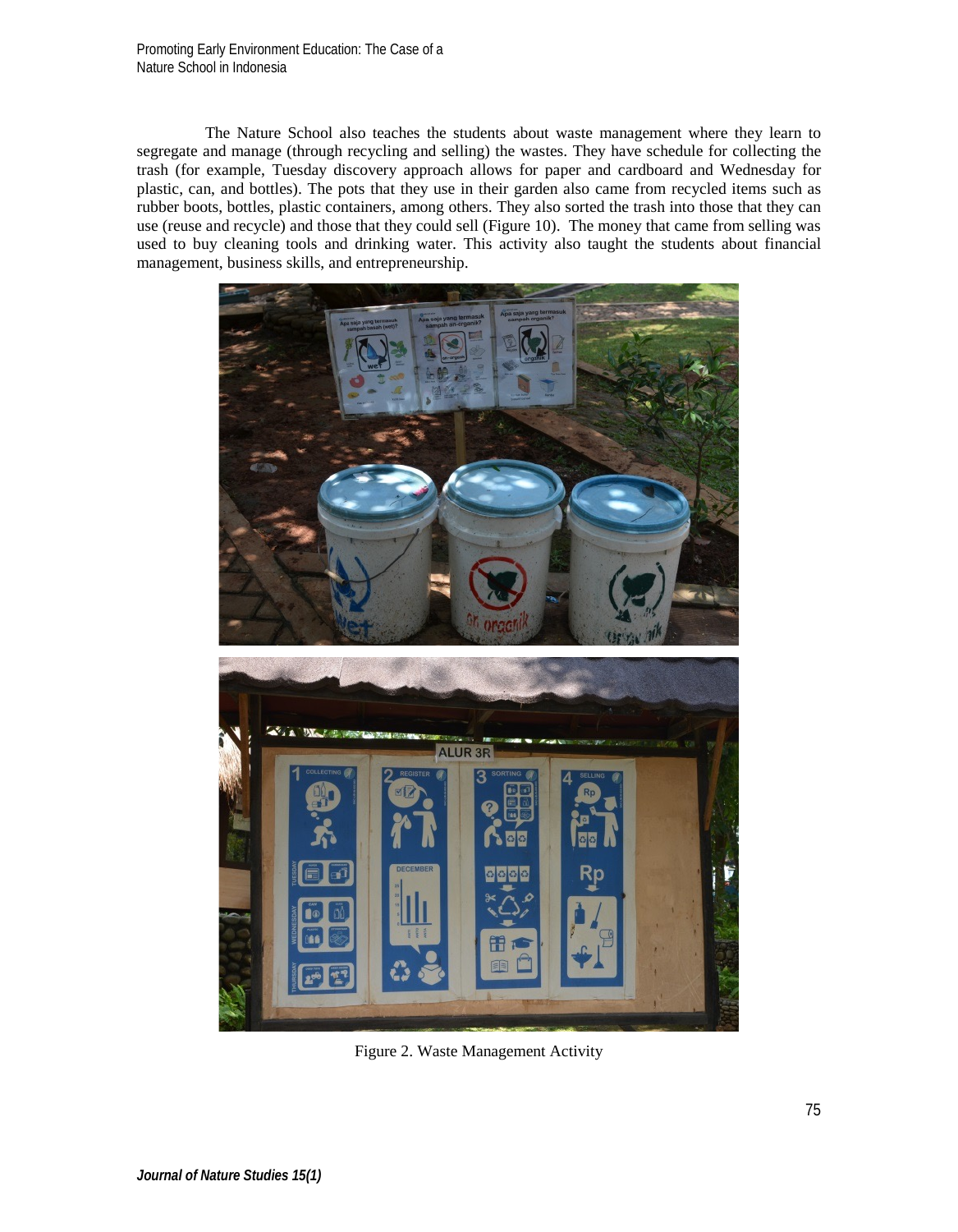The school and media had a critical role in educating the students and raising the level of their environmental awareness. The results disclosed that the students obtained information about the environment primarily from the school and TV (93.3% and 83.3%, respectively). They also got this information from the internet (73.3%) and in smaller percentages from books and magazines and other sources (38.3% and 15%, respectively).

Even while the main source of information about environmental issues was the school, the questionnaire results disclosed further that most of the students (73.3%) preferred to discuss the topic with the family members. It is assumed that close and intensive family relationship encouraged the students and made them comfortable to share and discuss issues they did not understand, or were curious of, with the parents and other family members.

They also talked about environment topics with friends from school (56.7%) and other friends (46.7%). This is important as the peer group (friends) could generate shared values and standards for behavior (Berk, 2006).

Environment topic was also the subject of discussion with teachers (56.7%) at school. As classroom is a complex social system in which teachers engage with many students each day (Jackson, 1968), and hence, can influence the students awareness and attitude. Children may adopt teachers' positive or negative views and start to live up to them (Berk, 2006).

Majority (77%) of the students found that the environment is an interesting topic to discuss, while only few students (23%) said that the topic was not interesting. The high interest created an opportunity to improve their knowledge and awareness by providing them with more information and/or encourage discussion about environmental issues. For instance, more information can be given through interesting books that are suitable for their age (story book with pictures) as well as showing interesting short films as the children nowadays are really interested in audio-visual information.

#### *Environmental awareness and environment-related behavior*

Overall, students from this Nature School had "High" level of awareness about various environmental issues (*Mean=3.59*) (Table 1). Specifically, they were more aware about waste management issues (*Mean=4.21*) than general environment issues (*Mean=3.48*). Meanwhile, they were least aware about global warming/climate change issues (*Mean=3.07*). It was perceived that the students were more aware about waste management issues because these are more visible activities and can be seen daily in their surroundings. An example was the waste segregation activities practiced at home and in school which is discussed in the later section of the paper.

For global warming/climate change issues, the students got "Low" level in three questions. The students may have limited awareness about the global warming/climate change issues because these issues are less visible and are much more scientific and theoretical. This topic can become an input to classroom instruction to inform and create greater awareness among students about climate change.

The students were aware enough that rice, vegetables and fruits are grown using herbicide and insecticide (question number 3), but this can be enhanced more in the future to give more explanation on the advantages and disadvantage and the harmful effects of using chemical inputs.

They had high awareness that forest is important for our fresh water supply as this would minimize flood events downstream (question number 5 and 20) because they knew the benefit of the trees through the school environment and were familiar enough with this issue.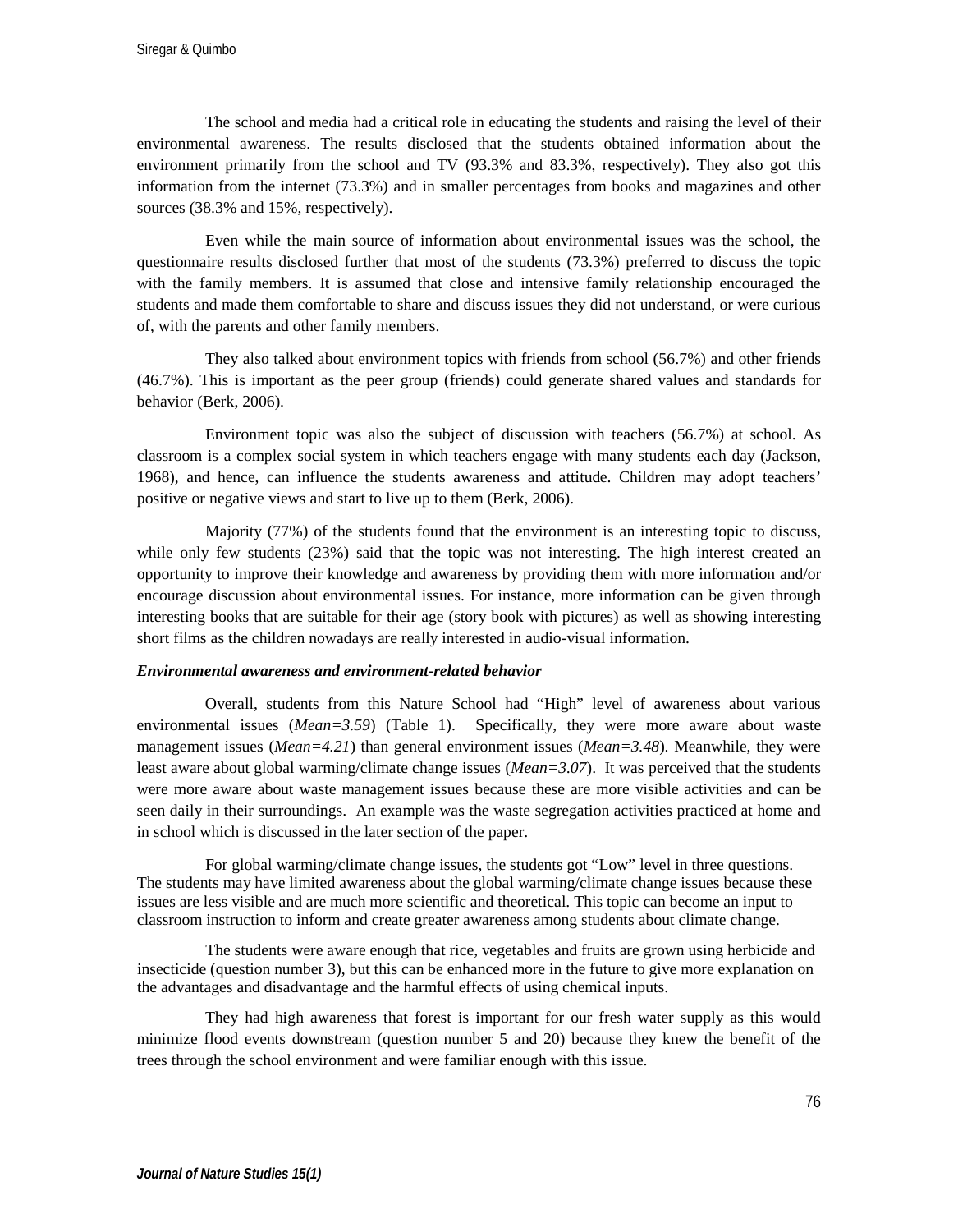The respondents were more aware about issues they can see or often encounter, such as those that can be seen under the group of general environmental issues. For example they were more aware about air pollution from cars.

|  |  | Table 1. Summary of environmental awareness of students |
|--|--|---------------------------------------------------------|
|--|--|---------------------------------------------------------|

|                | <b>Statements</b>                                                                                         | Mean | <b>Verbal</b><br>Interpretation |
|----------------|-----------------------------------------------------------------------------------------------------------|------|---------------------------------|
|                | <b>General Environment Issues</b>                                                                         |      |                                 |
| 1              | Our environment (river, land, etc.) is polluted through<br>our (human) activities.                        | 3.77 | High                            |
| $\overline{c}$ | Environmental pollution is dangerous to our health.                                                       | 4.00 | High                            |
| 3              | Rice, vegetables, and fruits are grown using herbicide<br>and insecticide.                                | 2.87 | Moderate                        |
| 4              | Most of our wood furniture comes from cutting<br>primary forest.                                          | 2.93 | Moderate                        |
| 5              | Forest is important for our fresh water supply and to<br>minimize flood events downstream.                | 3.80 | High                            |
| 6              | Fossil fuel (oil) is non-renewable energy.                                                                | 4.13 | High                            |
| $\overline{7}$ | Development of large infrastructure such as building<br>and housing estates will dry up the ground water. | 2.47 | Low                             |
| 8              | Car use contributes to air pollution.                                                                     | 4.20 | Very High                       |
| 9              | Land erosion leads to sedimentation of waterways and<br>river deltas.                                     | 3.03 | Moderate                        |
| 10             | Number of endangered and extinct species has<br>increased significantly.                                  | 3.60 | High                            |
| Mean           |                                                                                                           | 3.48 | <b>High</b>                     |
|                | <b>Global Warming/ Climate Change</b>                                                                     |      |                                 |
| 11             | Climate change is happening globally.                                                                     | 3.37 | Moderate                        |
| 12             | Climate change is a result from increasing temperature<br>globally (global warming).                      | 3.27 | Moderate                        |
| 13             | Human activities that release emission of greenhouse<br>gases are the main causes of climate change.      | 2.87 | Moderate                        |
| 14             | Carbon is one of the major greenhouse gases.                                                              | 2.27 | Low                             |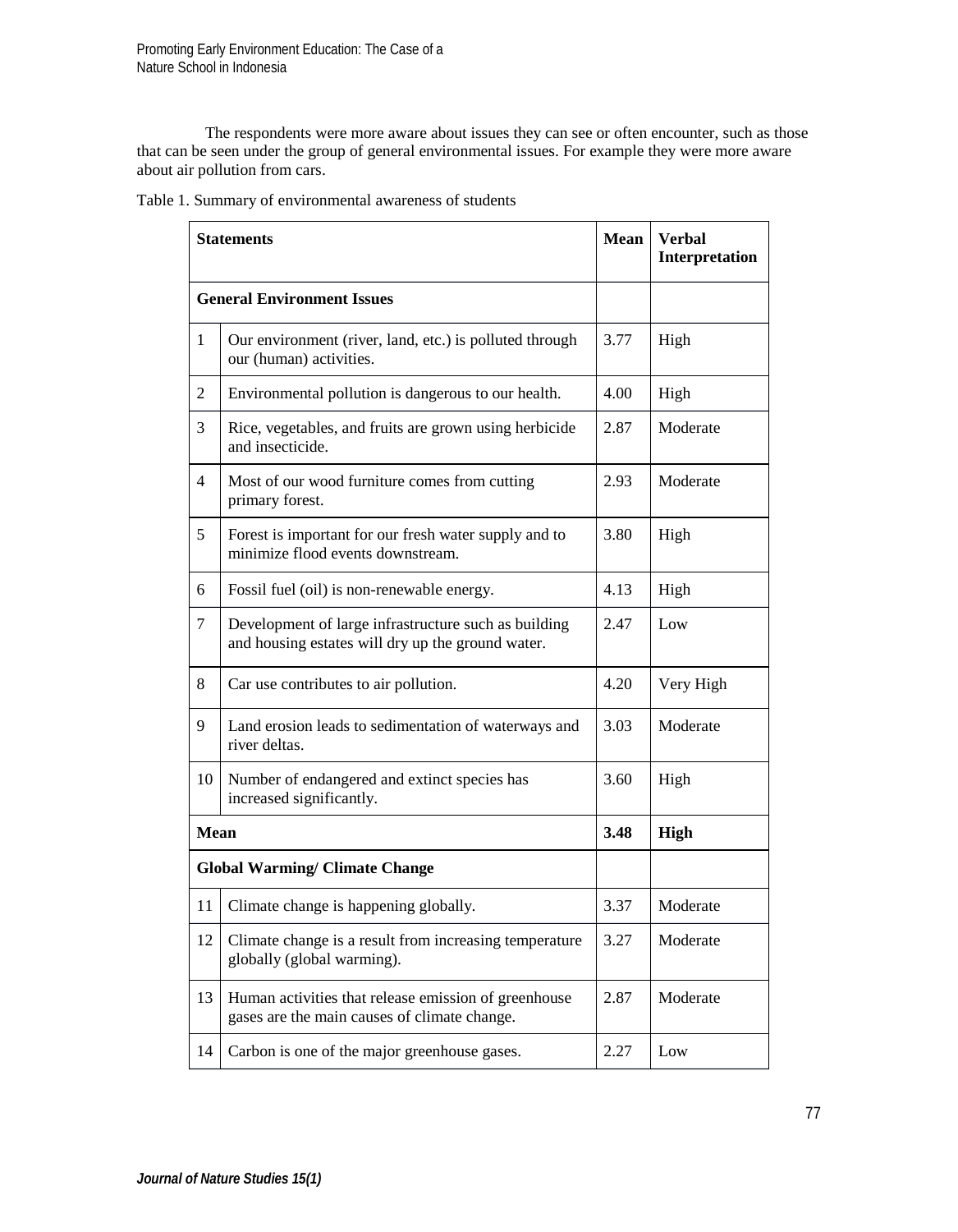| 15   | Extensive use of fossil fuels (e.g. for transportation and<br>electricity) is one of the major contributors for carbon<br>emission. | 2.57 | Low              |
|------|-------------------------------------------------------------------------------------------------------------------------------------|------|------------------|
| 16   | Deforestation and forest fires contribute to carbon<br>emission.                                                                    | 3.10 | Moderate         |
| 17   | Extensive farming also contributes to climate change.                                                                               | 2.50 | Low              |
| 18   | Climate change impacts agriculture sector and food<br>production.                                                                   | 2.80 | Moderate         |
| 19   | Climate change impacts people's health through outbreak<br>of diseases.                                                             | 4.03 | High             |
| 20   | Planting trees and reforestation will help to reduce carbon<br>emission.                                                            | 3.97 | High             |
| Mean |                                                                                                                                     | 3.07 | Moderate         |
|      | <b>Waste Management</b>                                                                                                             |      |                  |
| 21   | Decomposition of plastic will take thousands of years.                                                                              | 4.23 | Very High        |
| 22   | Litter and garbage can be divided into recyclable and non-<br>recyclable one.                                                       | 4.47 | Very High        |
| 23   | Used paper can be recycled and reused.                                                                                              | 4.50 | Very High        |
| 24   | Chemicals from the old batteries can pollute the<br>environment.                                                                    | 3.40 | High             |
| 25   | Throwing garbage into the river will contribute to<br>flooding.                                                                     | 4.67 | Very High        |
| 26   | Garbage and litter can harm/jeopardize the animals.                                                                                 | 4.07 | High             |
| 27   | Garbage and litter in our surrounding can help diseases to<br>spread (e.g. malaria, pest).                                          | 4.10 | High             |
| 28   | Liquid waste from factory can endanger fishes in the river<br>and ocean.                                                            | 4.63 | Very High        |
| 29   | Burning household and industry wastes will pollute the air.                                                                         | 4.03 | High             |
| 30   | Increasing household wastes, particularly in the big cities<br>will require extensive landfills.                                    | 4.03 | High             |
| Mean |                                                                                                                                     | 4.21 | <b>Very High</b> |
|      | <b>Overall Mean</b>                                                                                                                 | 3.59 | <b>High</b>      |

Table 1. Summary of environmental awareness of students (Continuation)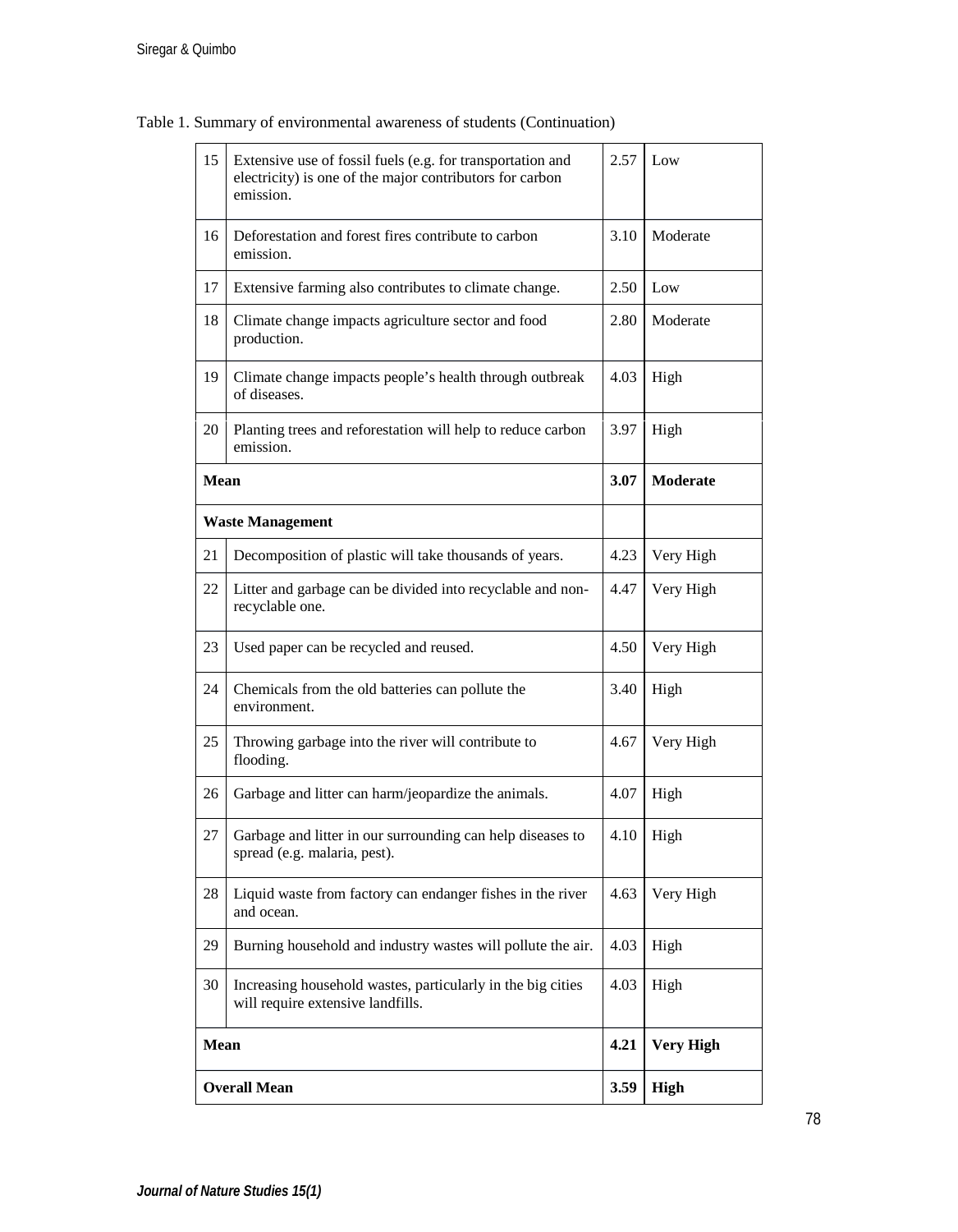As for the environment-related behavior, the students from this Nature School had an overall mean value of 3.10, which is described as "Moderately Favorable" level. However, this was lower than the mean value of their environmental awareness (3.59) as discussed in the previous section. This indicates that awareness of the students does not necessarily always translate to positive behavior change towards the environment.

The students got the lowest awareness level in question number 1, which was about the wood products from the primary forest. It showed that they did not have adequate idea about where the wood products come from. For question number 2, the respondents had "Favorable" level. It seemed that they do not pay attention yet about their behavior in saving the water. For question number 6 about the use of books made of recycled paper, the students gave "Favorable" level, which means they did not notice whether the books were from recycled paper or not.

Interesting to note is that the environment-related behavior of the students associated to global warming/climate change was higher than others, although the awareness level about the issue was low (see Table 1). It is assumed that their positive behavior was more related to other reasons than their awareness. For example, their behavior to switch-off the lamp (question number 12), turn-off the TV (question number 16), and not going alone when using car (question number 20), are for reducing expenses (economic reason). Wearing thin clothes when the weather is hot might also be because it is more comfortable for the students. The mean from these issues was 3.48 which was described as "Highly Favorable".

However, it has to be stressed that the behavior of the students is also influenced by their surroundings. Jonassen (1992) in his Constructivism Learning Theory said that it is important to create real world environments that employ the context in which learning is relevant, focused on realistic approaches to solving real-world problems, and provide tools and environments that multiple perspectives of the world. The environment should not only be limited in the school but also in their other surroundings, for example is their house. This was one of the reasons why the students' behavior related to waste management was mostly low although they had high awareness about it (Table 1). For example, lack of a special used - battery disposal bin made it impossible for the students to dispose used battery (question number 30). The mean from waste management issues for the students from the Nature School was 2.84 which in verbal interpretation was categorized as "Moderately Favorable". Interestingly, for question number 25 the students from this Nature School also registered a "Favorable" level even though they practiced to make compost at school. It means that still, the family influenced the behavior of the students, if the family member or parents did not practice it, and the students did not really translate it in their behavior.

Reusing materials was not much practiced yet by the students as shown by "favorable" level in question number 28. This behavior could be enhanced by setting a good example to the students by the elders, such as teachers and parents.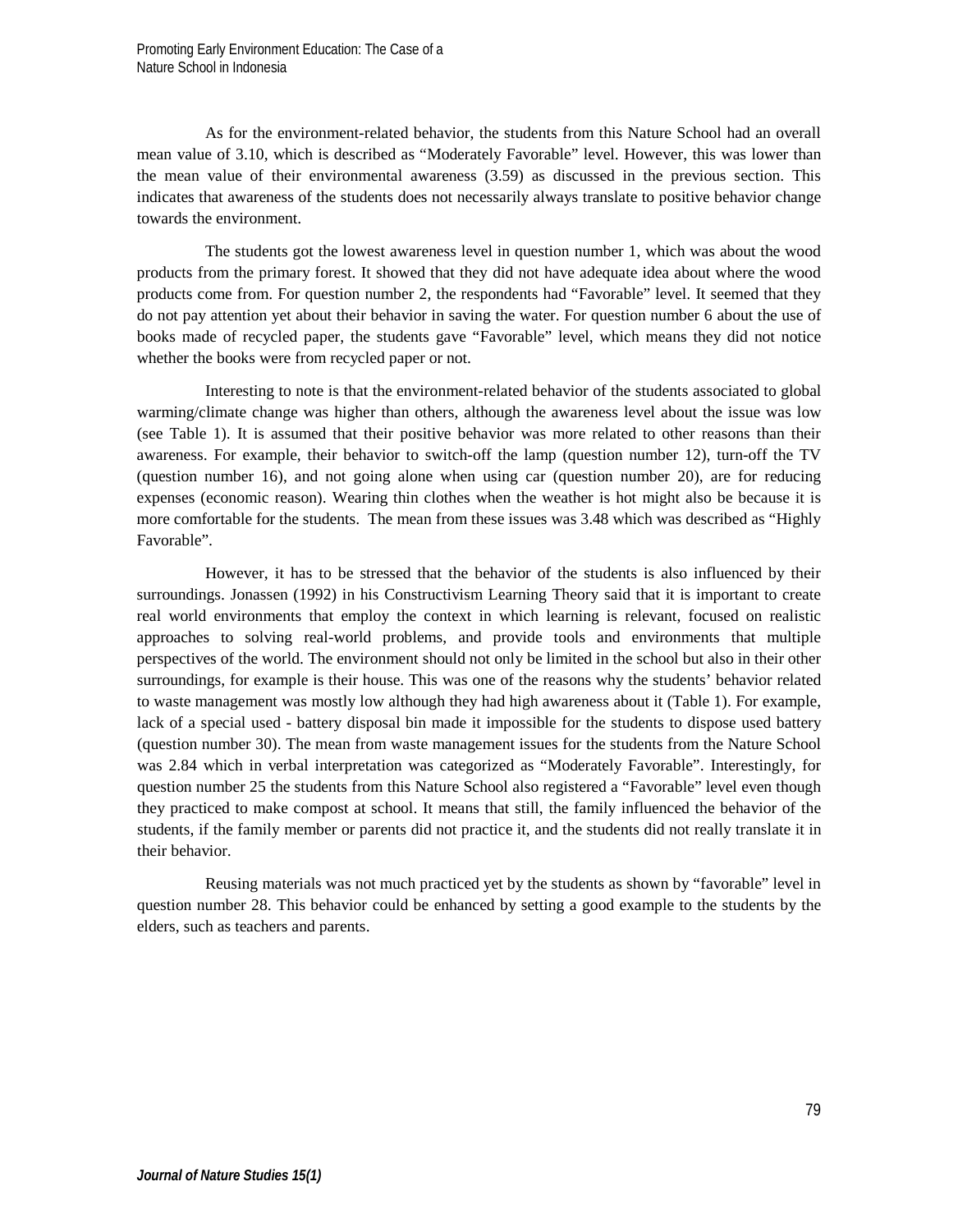Table 2. Summary of environment-related behavior of students

| <b>Statements</b> |                                                                                                                        | Mean | <b>Verbal</b><br>Interpretation       |
|-------------------|------------------------------------------------------------------------------------------------------------------------|------|---------------------------------------|
|                   | <b>General Environment Issues</b>                                                                                      |      |                                       |
| 1                 | I ask my parents not to buy wood products from<br>primary forest.                                                      | 1.77 | Least Favorable                       |
| $\overline{c}$    | When I have to do washing-up, I do not rinse<br>everything under running water first.                                  | 2.30 | Favorable                             |
| 3                 | While brushing teeth, I turn off the water tap.                                                                        | 4.30 | Very Highly<br>Favorable              |
| $\overline{4}$    | I prefer to eat seasonal fruits from the local than<br>import/hybrid fruits (US Apple, Kiwi, Grapes).                  | 3.20 | Moderately<br>Favorable               |
| 5                 | Whenever possible I prefer to eat organic vegetables.                                                                  | 2.57 | Favorable                             |
| 6                 | I use books made of recycled paper.                                                                                    | 2.30 | Favorable                             |
| 7                 | I ask my parents and family members to limit the use<br>of plastic bags.                                               | 2.97 | Moderately<br>Favorable               |
| 8                 | I participate in activities to protect the environment.                                                                | 3.17 | Moderately<br>Favorable               |
| 9                 | I ask my friends and others not to hunt and kill animals<br>in our surrounding.                                        | 3.23 | Moderately<br>Favorable               |
| 10                | When walking in a nature reserve, I stick to the path                                                                  | 4.07 | <b>Highly Favorable</b>               |
| Mean              |                                                                                                                        | 2.96 | <b>Moderately</b><br><b>Favorable</b> |
|                   | <b>Global Warming/ Climate Change</b>                                                                                  |      |                                       |
| 11                | I ask my parents to use energy-saving bulbs.                                                                           | 3.37 | Moderately<br>Favorable               |
| 12                | I switch off lamps in my bedroom or CR if I do not use<br>them.                                                        | 4.50 | Very Highly<br>Favorable              |
| 13                | When it is hot I wear thin clothes.                                                                                    | 3.37 | Moderately<br>Favorable               |
| 14                | I plant trees or plants.                                                                                               | 3.37 | Moderately<br>Favorable               |
| 15                | When it is very hot in my bedroom, I will open the<br>window or try to use only fan and not the air condition<br>(AC). | 3.07 | Moderately<br>Favorable               |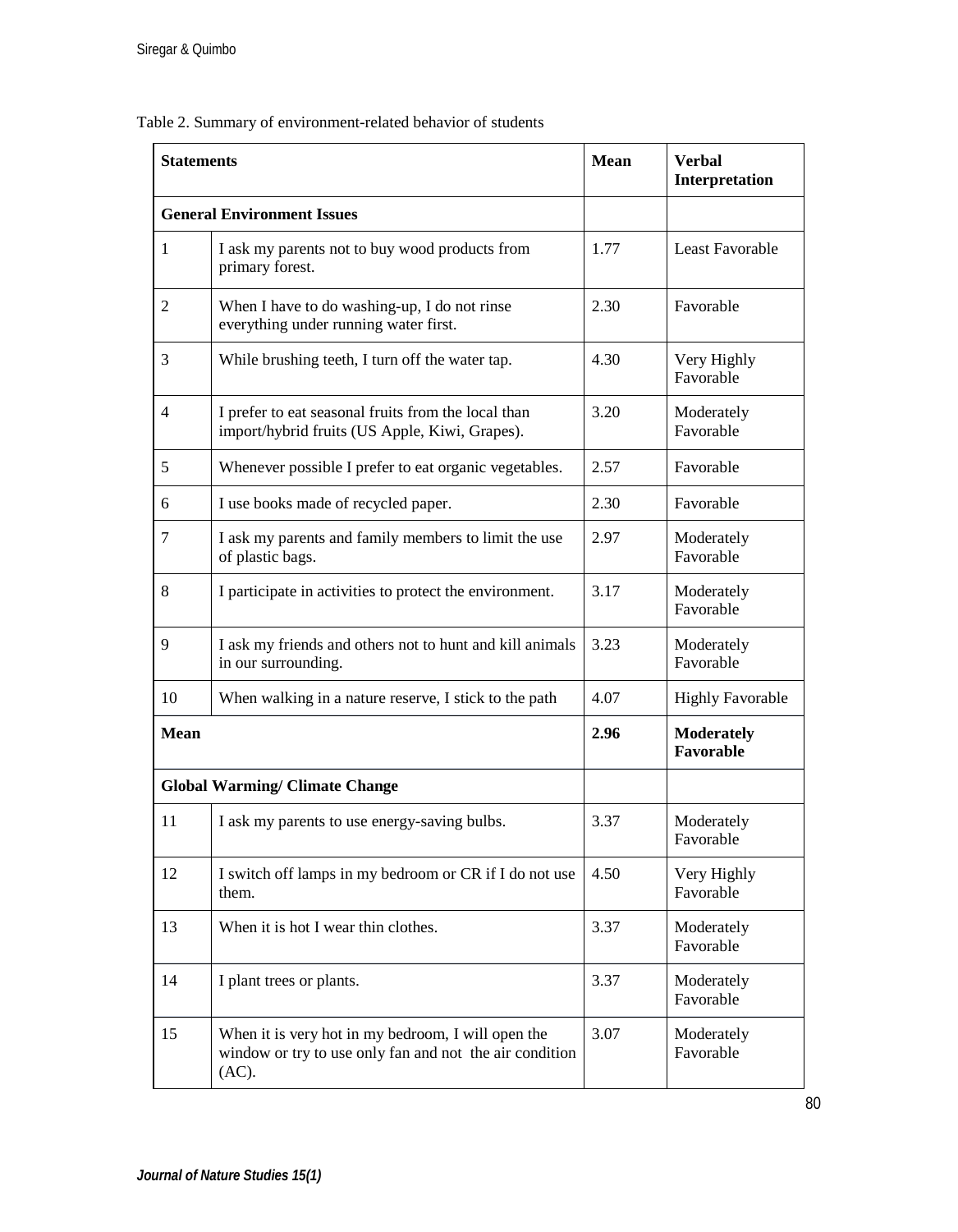| 16                  | I immediately turn off Computer, TV, and<br>radio/CD/DVD player when I do not use them.                       | 4.07 | <b>Highly Favorable</b>        |
|---------------------|---------------------------------------------------------------------------------------------------------------|------|--------------------------------|
| 17                  | I try to avoid burning garbage.                                                                               | 3.80 | <b>Highly Favorable</b>        |
| 18                  | I try to avoid using tools with kerosene.                                                                     | 2.93 | Moderately<br>Favorable        |
| 19                  | I prefer to use public transport/bicycle/go on foot than<br>car/motorbike.                                    | 2.73 | Moderately<br>Favorable        |
| 20                  | When riding a car, I try not to go alone but with other<br>people together with me.                           | 3.63 | <b>Highly Favorable</b>        |
| Mean                |                                                                                                               | 3.48 | <b>Highly Favorable</b>        |
|                     | <b>Waste Management</b>                                                                                       |      |                                |
| 21                  | I put my garbage/litter into the allocated place<br>(garbage bin).                                            | 4.27 | Very Highly<br>Favorable       |
| 22                  | I separate biodegradable and non-biodegradable<br>garbage.                                                    | 3.53 | <b>Highly Favorable</b>        |
| 23                  | I bring my own bag when go shopping.                                                                          | 2.63 | Moderately<br>Favorable        |
| 24                  | I prefer to buy drinks packaged with reuse/recycle<br>materials (paper, glass/bottle).                        | 3.30 | Moderately<br>Favorable        |
| 25                  | I help to make compost.                                                                                       | 2.27 | Favorable                      |
| 26                  | I donate my old magazines, books, toys, and clothes.                                                          | 2.87 | Moderately<br>Favorable        |
| 27                  | I prefer to buy personal books produced with recycled<br>paper.                                               | 2.33 | Favorable                      |
| 28                  | After unwrapping a present, I keep the wrapping-paper<br>and use it again.                                    | 2.00 | Favorable                      |
| 29                  | I refuse and don't take advertising brochures given in<br>shopping center or distributed from house to house. | 2.87 | Moderately<br>Favorable        |
| 30                  | When my batteries are run down, I take them to a<br>special disposal bin.                                     | 2.37 | Favorable                      |
| Mean                |                                                                                                               | 2.84 | <b>Moderately</b><br>Favorable |
| <b>Overall Mean</b> |                                                                                                               | 3.10 | <b>Moderately</b><br>Favorable |

Table 2. Summary of environment-related behavior of students (Continuation)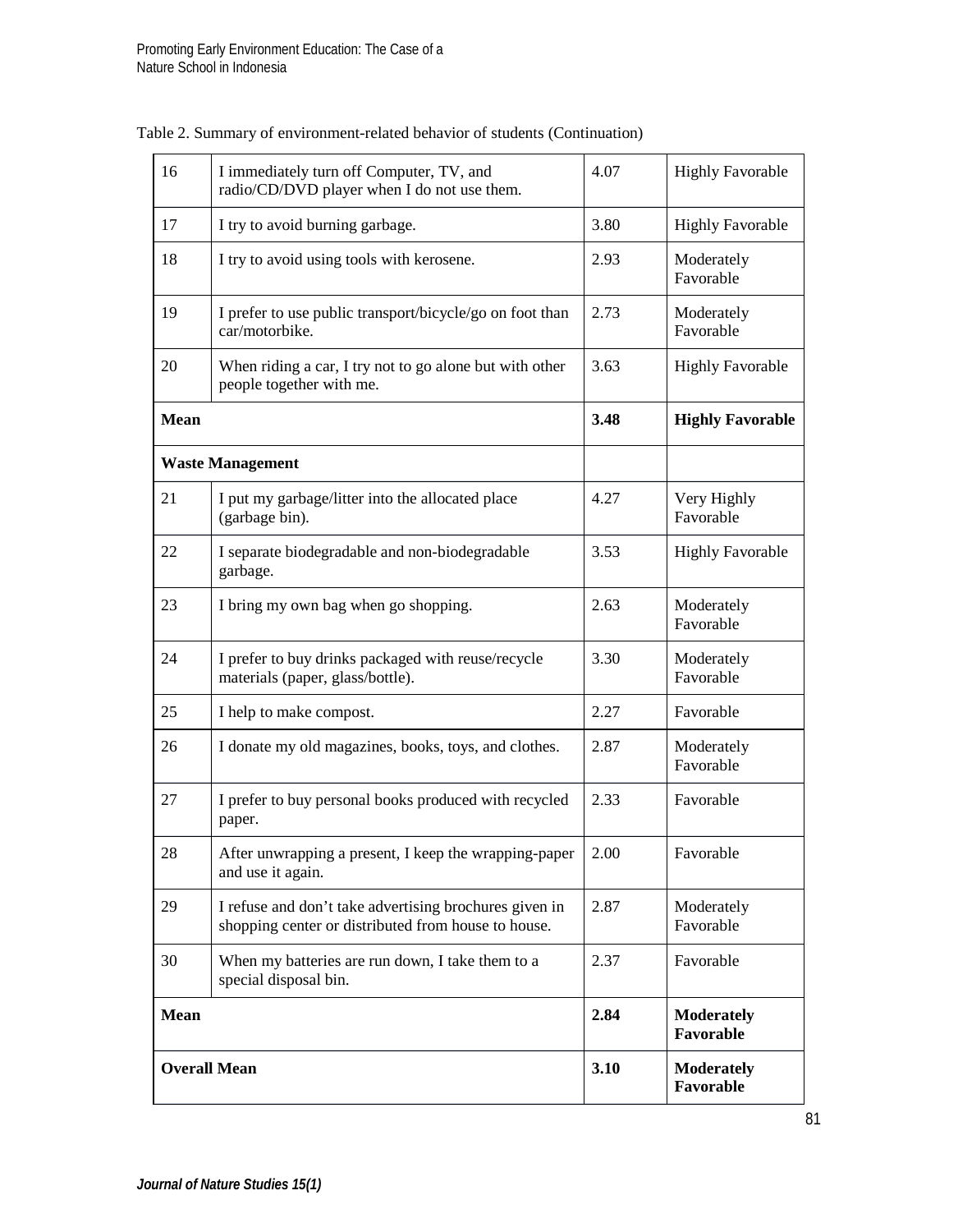## *Environmental Awareness and Environment-related behavior*

#### *With Respect to Sex*

The environmental awareness of both boys and girls had moderate mean values of 3.63 and 3.52, respectively. Likewise, the environment-related behavior of boys and girls also had moderate mean values of 3.10 and 3.07, respectively (Table 3). Results of *t*-test revealed that there is no significant difference between boys and girls with respect to their level of environmental awareness (*p< 0.65*) and environment-related behavior (*p< 0.06*). This supported the previous study by Sharmin (2003) where she found that there was no significant difference between boys and girls in terms of environmental awareness. However, Sengupta, Das and Maji (2010) found out that the relationship between the environmental awareness and environmental-related behavior was significant. However, the research findings also revealed that this relationship was not direct or strong. Another important finding was that the girls were observed to be more environmentally aware than the boy students although sex had no effect on environment-related behavior.

| <b>Sex</b> | <b>Number</b> | <b>Environmental awareness</b> |                                 |        | <b>Environmental-related behavior</b> |
|------------|---------------|--------------------------------|---------------------------------|--------|---------------------------------------|
|            |               | Mean                           | <b>Verbal</b><br>Interpretation | Mean   | <b>Verbal</b><br>Interpretation       |
| Boy        | 17            | 3.6359                         | Moderate                        | 3.1082 | Moderate                              |
| Girl       | 13            | 3.5277                         | Moderate                        | 3.0785 | Moderate                              |

Table 3. Environmental awareness and environment-related behavior of students with respect to sex

## *With Respect to Grade Level*

The environmental awareness of both Grades 5 and 6 had moderate mean values of 3.72 and 3.45, respectively. Meanwhile, the environment-related behavior of Grades 5 and 6 also had moderate mean values of 3.00 and 3.18, respectively (Table 4). Results of t-test indicated that there was no significant difference between Grades 5 and 6 with respect to their level of environmental awareness (*p<0.299*) and environment-related behavior (*p<0.765*).

Ballard and Pandya (1990) and Seever (1991) reported that direct experiences related to environmental education in earlier grade levels can increase environmental awareness of the students, but this study showed no significant difference between Grade 5 and Grade 6. This is probably because the teaching materials on environmental issues being used for Grades 5 and 6 were quite similar. In addition, the respondents were almost from the same age bracket of 9 to 11 years. The young age of the students also explained the moderate level of environmental awareness as they just started to 'learn' about their environment. Some studies, however, identified an increase in overall environmental concern once children reached at least 11 years of age (Eagles & Demare, 1999; Kahn, 1999; Kellert, 1985).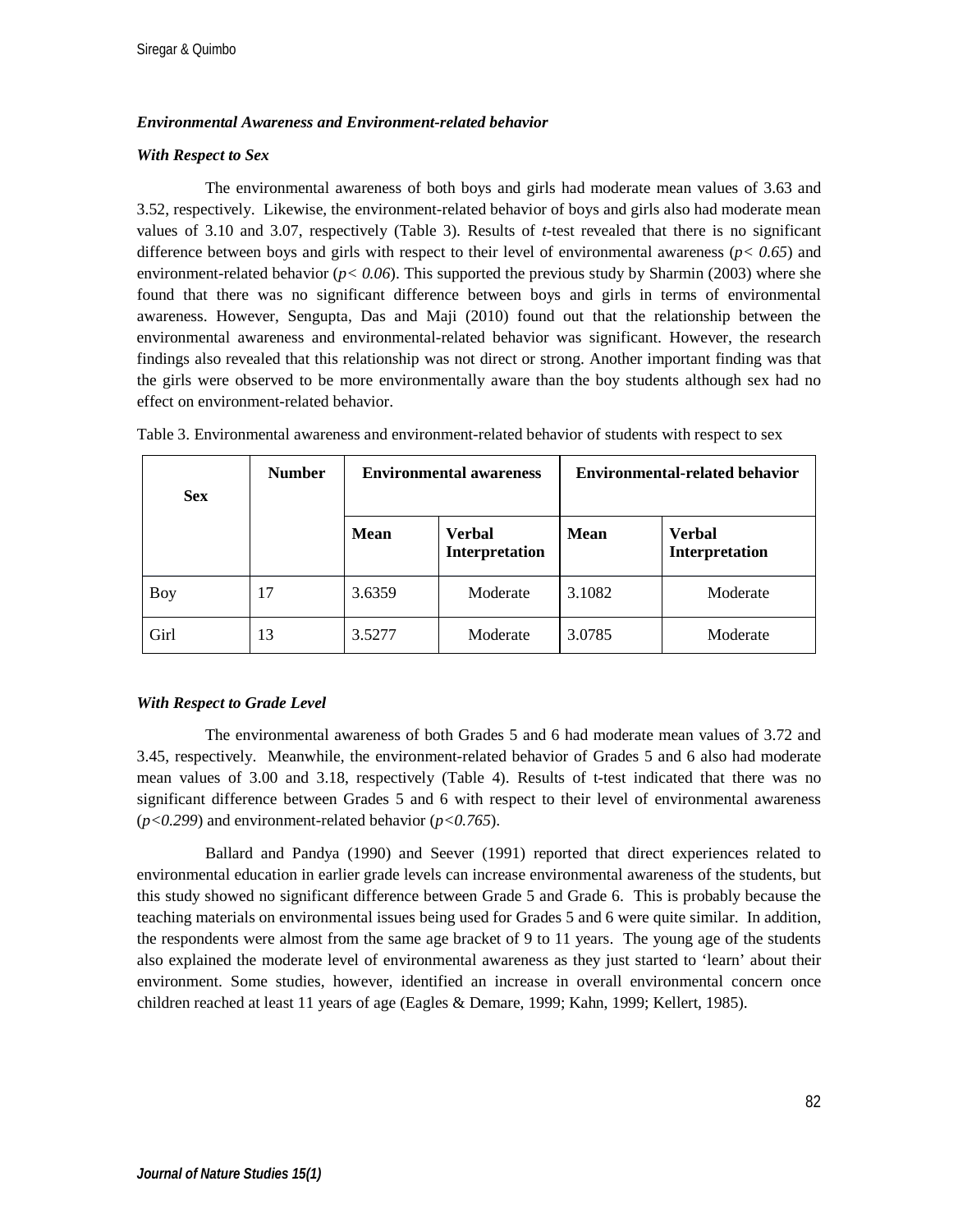| <b>Grade Level</b> | <b>Number</b> | <b>Environmental awareness</b> |                                 |        | Environmental-related<br>behavior |
|--------------------|---------------|--------------------------------|---------------------------------|--------|-----------------------------------|
|                    |               | Mean                           | <b>Verbal</b><br>Interpretation | Mean   | <b>Verbal</b><br>Interpretation   |
| Grade 5            | 15            | 3.7200                         | Moderate                        | 3.0047 | Moderate                          |
| Grade 6            | 15            | 3.4580                         | Moderate                        | 3.1860 | Moderate                          |

Table 4. Environmental awareness and environment-related behavior of students with respect to grade level

## *With Respect to Academic Performance*

Table 5 shows that the mean values of environmental awareness and environment-related behavior of the students with respect to the academic performance was at moderate level. The students from the three groups (low, average and high performers) had almost the same mean values in environmental awareness as well as in environment-related behavior. This was then tested using ANOVA-Test which showed no significant difference across mean values of the three groups (*F=0.162,*  $p < 0.851$ ) for environmental awareness. It implies that academic performance of the students was not a factor in gaining awareness about the environment and other environmental issues. There was also no significant difference across mean values of the three groups  $(F=0.084, p< 0.920)$  for environmentrelated behavior. It means that environment-related behavior of the students was similar at any level of academic performance. Overall, the results imply that greater environmental awareness or development of more positive environment-related behavior was not explained by student academic performance. Sengupta, M. (2005) in her study "Environmental Awareness of the Environmentally Active and Passive Students in relation to Motivation and Academic Performance" likewise found no difference in environmental awareness due to academic performance.

| <b>Academic</b>    | <b>Number</b> | <b>Environmental awareness</b> |                          | <b>Environmental-related</b><br><b>behavior</b> |                                 |
|--------------------|---------------|--------------------------------|--------------------------|-------------------------------------------------|---------------------------------|
| <b>Performance</b> |               | Mean                           | Verbal<br>Interpretation | Mean                                            | <b>Verbal</b><br>Interpretation |
| Low                | 4             | 3.4525                         | Moderate                 | 3.0675                                          | Moderate                        |
| Average            | 20            | 3.6015                         | Moderate                 | 3.1200                                          | Moderate                        |
| High               | 6             | 3.6383                         | Moderate                 | 3.0317                                          | Moderate                        |

Table 5. Environmental awareness and environmental behavior of students with respect to academic performance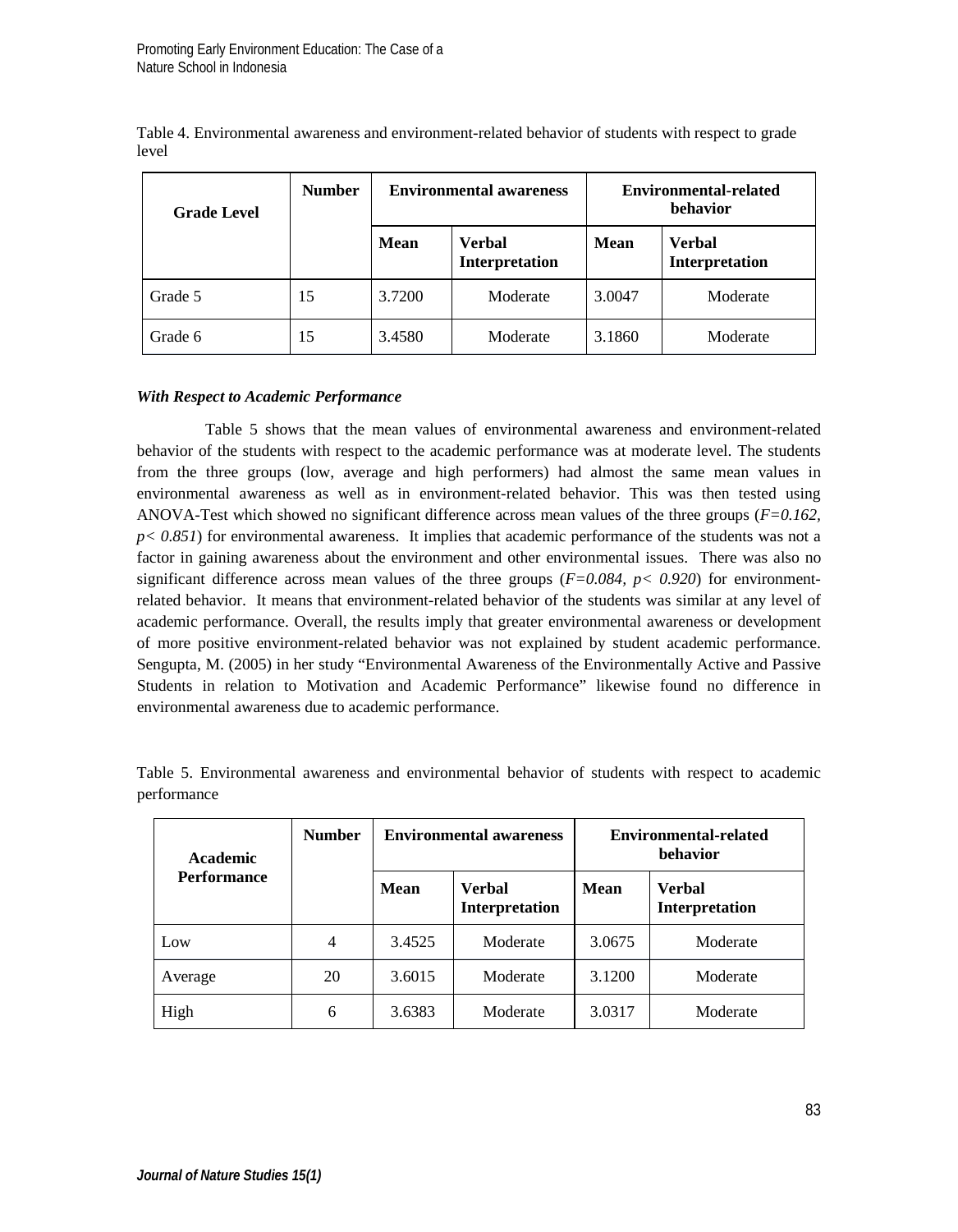## *With Respect to Family Income*

Environmental awareness of students from middle-high income group was found to be at "very high" level while those from low income group was found to be at "moderate" level. Meanwhile, students who came from families with middle-low income and high income had "high" level of environmental awareness. Finally, students from all income groups had the same "moderate" level of environment-related behavior (Table 6).

| Table 6. Environmental awareness and environment-related behavior of students with respect to the |  |  |  |
|---------------------------------------------------------------------------------------------------|--|--|--|
| monthly family income                                                                             |  |  |  |

| <b>Family Income</b>         | <b>Number</b>  | <b>Environmental awareness</b> |                                 |        | Environmental-related<br>behavior |
|------------------------------|----------------|--------------------------------|---------------------------------|--------|-----------------------------------|
|                              |                | Mean                           | Verbal<br><b>Interpretation</b> | Mean   | <b>Verbal</b><br>Interpretation   |
| Low Income                   | 5              | 3.3420                         | Moderate                        | 3.2880 | Moderate                          |
| Middle-Low<br><b>Income</b>  | 3              | 3.7633                         | High                            | 2.9567 | Moderate                          |
| Middle-High<br><b>Income</b> | $\overline{c}$ | 4.2650                         | Very High                       | 2.9800 | Moderate                          |
| High                         | 12             | 3.4867                         | High                            | 3.0108 | Moderate                          |

Consequently, results of ANOVA-Test (*F=1.806, p< 0.182*) showed no significant difference between the mean values of the four income groups with respect to environmental awareness. This implies that differences in level of environmental awareness were not large enough to bring about significant differences despite the "very high" awareness level of students from middle high income group. This result indicates that the income of the family did not affect the environmental awareness of the students. Similar result was found with regard to environmental-related behavior of the students (*F=0.463, p< 0.705*). Although, the research from Zosia (2013) said that the students from higher income families were more resistant to abandon energy or resources related items than were students from lower income families. The study of evaluation of environmental education by Rovira (2000) also found that students from lower social economy background were less likely to encourage their families to recycle, placing the responsibility on other entities such as factories. Middle class students, however, took personal responsibility for environmental solutions, and students from higher background discussed more about recycling practices with their family. In the case of the present study, it found no significant difference, probably because most of them were from middle class family background without so many gaps in social background.

## *With Respect to Parents' Educational Attainment*

Students whose parents had higher educational attainment also had higher level of environmental awareness. Moreover, all respondents had moderate level of environment-related behavior no matter how high or low the education level of their parents (Table 7). It was remarkable that most of the students had parents with university degrees.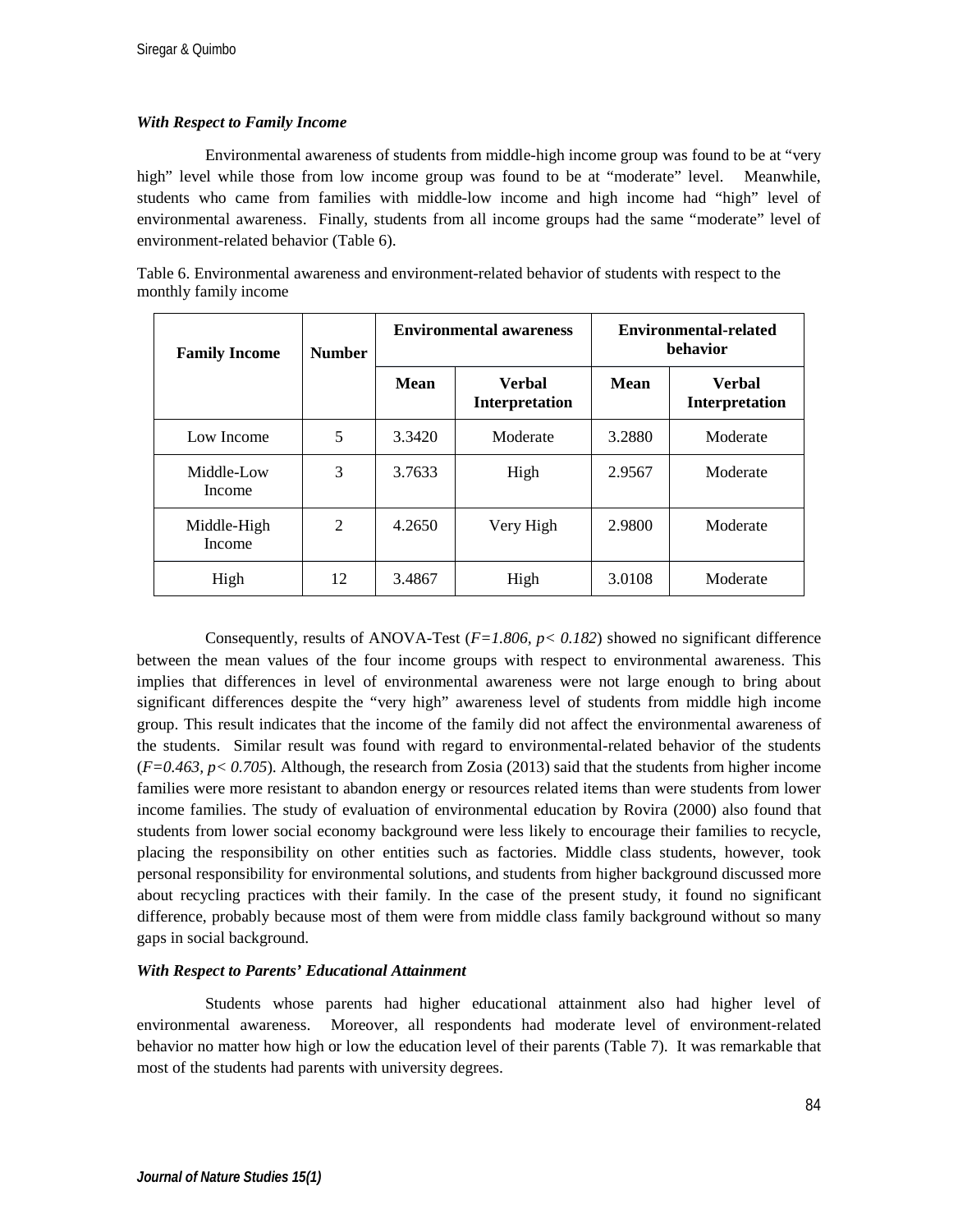| Parents'             | <b>Number</b> | <b>Environmental</b><br>awareness |                          | Environmental-related behavior |                          |  |
|----------------------|---------------|-----------------------------------|--------------------------|--------------------------------|--------------------------|--|
| <b>Education</b>     |               | Mean                              | Verbal<br>Interpretation | Mean                           | Verbal<br>Interpretation |  |
| Below high<br>school |               | 2.8000                            | Moderate                 | 2.8000                         | Moderate                 |  |
| High School          | $\Omega$      | $\theta$                          | $\theta$                 | $\theta$                       | $\Omega$                 |  |
| University           | 22            | 3.5164                            | High                     | 3.1091                         | Moderate                 |  |
| Graduate             | 6             | 3.9133                            | High                     | 3.0883                         | Moderate                 |  |

Table 7. Environmental awareness and environment-related behavior of students with respect to parents' educational attainment

Further analysis using ANOVA-Test  $(F=0.2848, p<0.076)$  gave result that there was no statistically significant difference in environmental awareness level with respect to parent's educational attainment. Similar result was found in terms of environment-related behavior (*F=0.819, p<0.489*) of students. These results indicated that educational background of the parents did not have influence both on the awareness level and behavior of students towards the environment although a study conducted by Astalin (no date) found that environmental awareness of the students may be explained also by the parent's education of the students. This is probably because one's awareness and behavior towards the environment also depends on other factors such as previous experiences and interaction with people around them.

## **CONCLUSION**

The students are aware enough about certain environmental issues. But this level of awareness can still be enhanced in the future given proper guidance and exposure.

Children learn better with experience and they are also more familiar with what they see around them. Environment education requires a practical approach to show the children the real impact of degradation of environment. Learning through activities will bring the children closer to and engage with the environment/nature. A heavy emphasis on information content/knowledge and cognitive gains may overshadow the more exciting aspects of environmental education that have a stronger influence on environmental awareness and behavior.

Practical approach may be a critical method for reconnecting kids with nature and promoting positive environmental awareness and environment related behavior.

The parents need to join the students and teachers to make a daily impact. They need to live in a rich and engaging culture which offers each other daily examples of learning and reflection.

The no significant differences in the level of environmental awareness and environmentrelated behavior with respect to sex, grade level, academic performance, family income, and parents' education was expected given that the students were provided the same exposure and similar experiences at home and in school.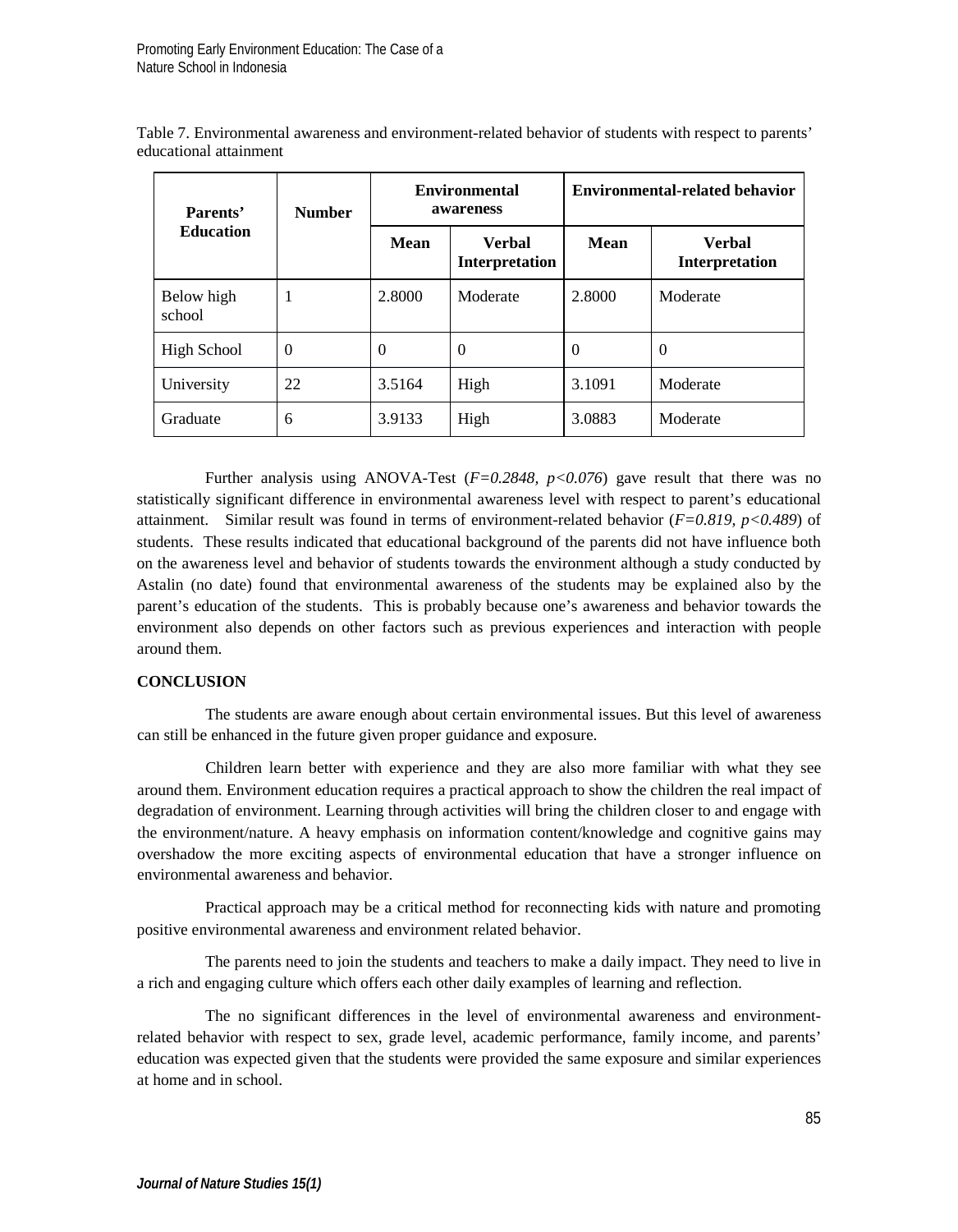#### **RECOMMENDATIONS**

The following recommendations are given based on the findings and conclusion of the study:

- 1.The Department of Education in Indonesia should pay attention and give more emphasis to environmental education in the curriculum. The environment-related behavior for the children can be enhanced by utilizing a more practical approach in the curriculum in addition to the theoretical approach. This may be done by incorporating similar activities practiced in the Nature School such as engaging students in farming activities and exposure to proper waste management practices. Furthermore, topics on global warming and climate change may be integrated in work books or may be given as examples during classroom instruction. The coordinated work of curriculum planners, school evaluator, environment specialists and teachers is required to improve and promote an environment-friendly curriculum.
- 2.The schools should provide access to facilities that support environmental awareness. For example, the schools should provide segregated trash bins, so the students start to learn about waste management in their daily activities. School libraries should also make available sufficient information about environment, particularly for young students. These information materials should be given in proper format that will invite the interest of the students and teachers to learn various environment topics such as global warming, greenhouse gases effect, waste management and their effects on the environment.
- 3.Teachers, both of those who teach environment education or not, should be equipped with adequate knowledge about the environment. The knowledge can be gained through training, in-house seminar, and reading more information about the environment, among others. Moreover, teachers need to exert more effort to increase their own and their students' understanding about environmental problems and take more active role and responsibility in conserving the nature and environment.
- 4.Parents and family have important roles in enhancing the environmental awareness and environment-related behavior of the students. The family should also create an environment that supports the environmental awareness and environment-related behavior of students, such as discussion of relevant topics about the environment at home, providing segregated trash bins, and reusing and recycling wastes around the house. Raising environmental awareness and environment-related behavior should be a combined effort among the school, parents, and family members.

# **STATEMENT OF AUTHORSHIP**

The first author conducted the initial conceptualization of the research problem, did literature search, gathered the primary data, and undertook the initial write up. The second author identified some relevant issues, provided guidance in data analysis, undertook the writing of the other parts of the paper, and improved overall coherence of the paper.

#### **REFERENCES**

- Astalin, P.K. no date. Environmental Awareness in Relation to Awareness towards Social Duty and Some Educational Factor affecting it among Higher Secondary Students. Journal of Education and Practice. Vol 2, No.3. Retrieved from www. iiste.org
- Ballard, M. Pandya, M. 1990. Essential learning in environmental education. Troy, OH. North American Association for Environmental Education.